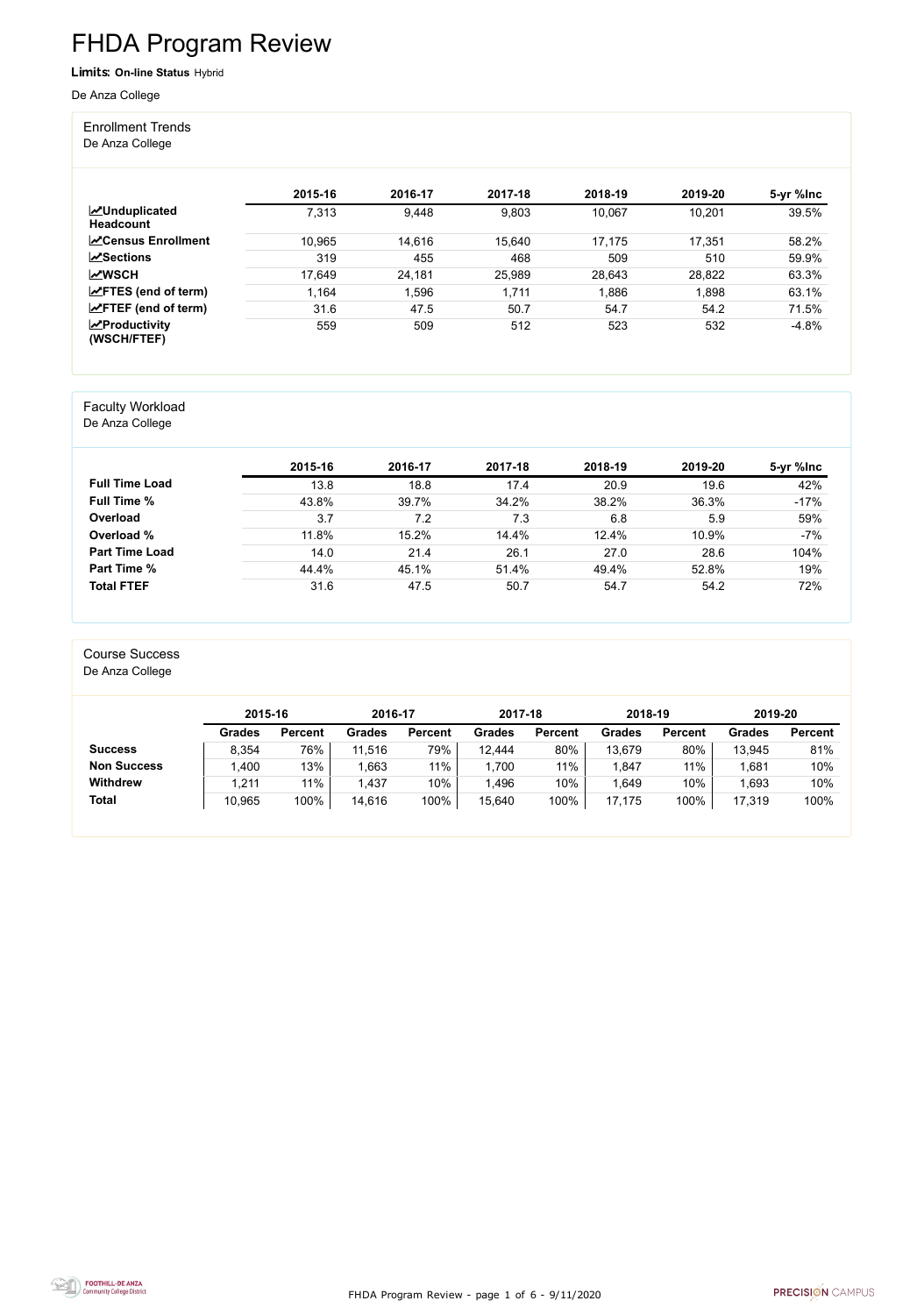FHDA Program Review - page 2 of 6 - 9/11/2020



#### Course Success for African American, Latinx, and Filipinx Students

#### Course Success for Asian, Native American, Pacific Islander, White, and Decline to State Students

|                    |               | 2015-16        |               | 2016-17        |               | 2017-18        |               | 2018-19        | 2019-20       |                |
|--------------------|---------------|----------------|---------------|----------------|---------------|----------------|---------------|----------------|---------------|----------------|
|                    | <b>Grades</b> | <b>Percent</b> | <b>Grades</b> | <b>Percent</b> | <b>Grades</b> | <b>Percent</b> | <b>Grades</b> | <b>Percent</b> | <b>Grades</b> | <b>Percent</b> |
| <b>Success</b>     | 2,045         | 69%            | 3,269         | 73%            | 3,670         | 74%            | 3,736         | 71%            | 3,915         | 72%            |
| <b>Non Success</b> | 534           | 18%            | 657           | 15%            | 732           | 15%            | 839           | 16%            | 784           | 14%            |
| <b>Withdrew</b>    | 384           | 13%            | 544           | 12%            | 588           | 12%            | 654           | 13%            | 716           | 13%            |
| <b>Total</b>       | 2,963         | 100%           | 4,470         | 100%           | 4,990         | 100%           | 5,229         | 100%           | 5,415         | 100%           |

|                    | 2015-16       |                | 2016-17       |                | 2017-18       |                | 2018-19       |                | 2019-20       |                |
|--------------------|---------------|----------------|---------------|----------------|---------------|----------------|---------------|----------------|---------------|----------------|
|                    | <b>Grades</b> | <b>Percent</b> | <b>Grades</b> | <b>Percent</b> | <b>Grades</b> | <b>Percent</b> | <b>Grades</b> | <b>Percent</b> | <b>Grades</b> | <b>Percent</b> |
| <b>Success</b>     | 6,309         | 79%            | 8,247         | 81%            | 8,774         | 82%            | 9,943         | 83%            | 10,030        | 84%            |
| <b>Non Success</b> | 866           | 11%            | 1,006         | 10%            | 968           | 9%             | .008          | 8%             | 897           | 8%             |
| <b>Withdrew</b>    | 827           | 10%            | 893           | 9%             | 908           | 9%             | 995           | 8%             | 977           | 8%             |
| <b>Total</b>       | 8,002         | 100%           | 10,146        | 100%           | 10,650        | 100%           | 11,946        | 100%           | 11,904        | 100%           |
|                    |               |                |               |                |               |                |               |                |               |                |

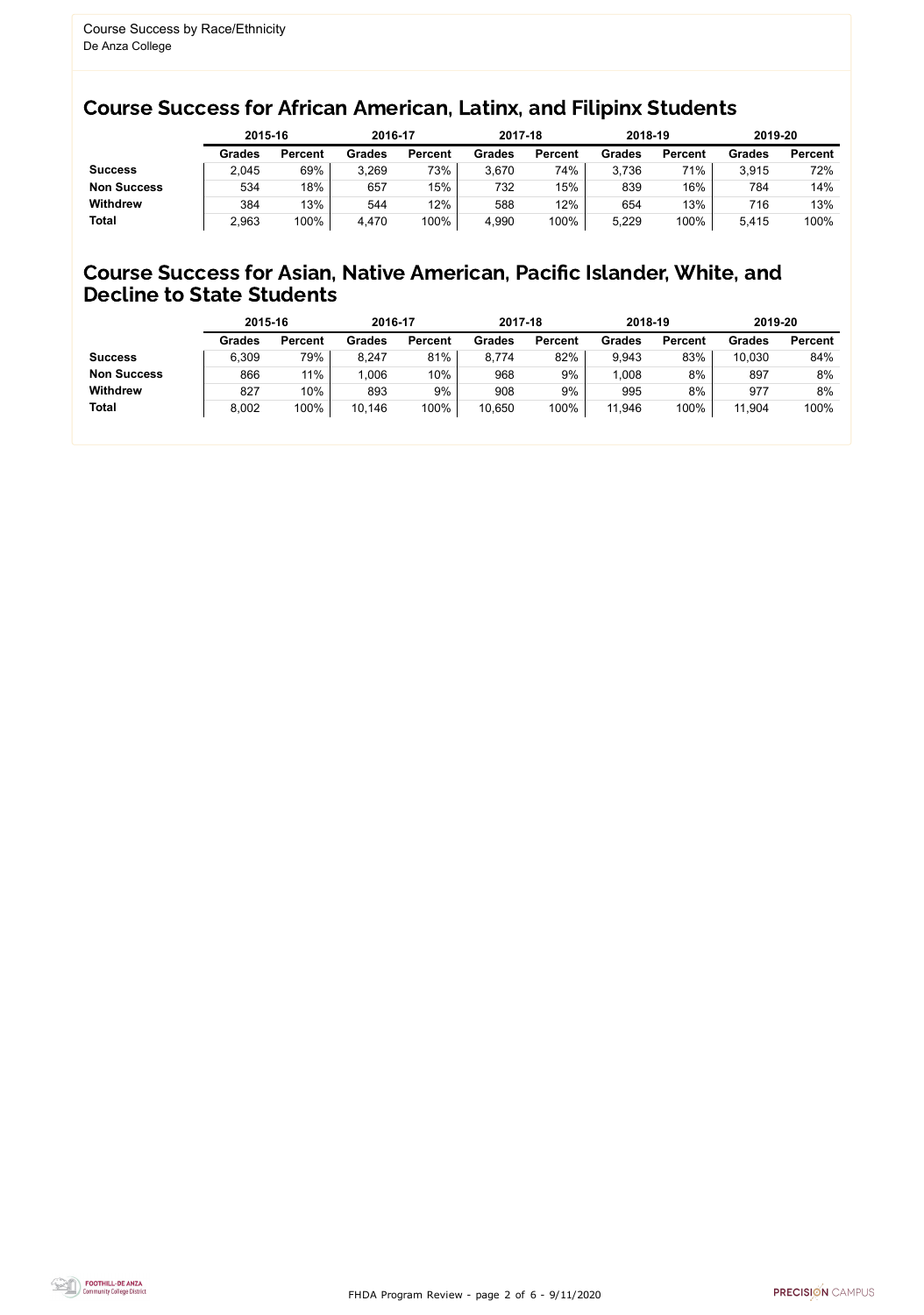FHDA Program Review - page 3 of 6 - 9/11/2020



Some courses may continue to be listed but no longer have data due to renumbering or because the course was not offered in the past five years.



### by Gender

|                     |        | 2015-16        |        | 2016-17        |        | 2017-18        |        | 2018-19        |                 | 2019-20        |  |
|---------------------|--------|----------------|--------|----------------|--------|----------------|--------|----------------|-----------------|----------------|--|
|                     | Enr    | <b>Percent</b> | Enr    | <b>Percent</b> | Enr    | <b>Percent</b> | Enr    | <b>Percent</b> | Enr             | <b>Percent</b> |  |
| <b>Female</b>       | 3,951  | 36%            | 5,757  | 39%            | 6.196  | 40%            | 6,964  | 41%            | 7,043           | 41%            |  |
| <b>Male</b>         | 6,932  | 63%            | 8,758  | 60%            | 9,347  | 60%            | 10,105 | 59%            | 10,152          | 59%            |  |
| <b>Non-Binary</b>   |        | 0%             |        | $0\%$          | 0      | 0%             |        | $0\%$          |                 | 0%             |  |
| <b>Not Reported</b> | 82     | $1\%$          | 101    | $1\%$          | 97     | $1\%$          | 106    | $1\%$          | 15 <sup>′</sup> | 1%             |  |
| <b>Total</b>        | 10,965 | 100%           | 14,616 | 100%           | 15,640 | 100%           | 17,175 | 100%           | 17,351          | 100%           |  |

## by Ethnicity

|                         | 2015-16 |                | 2016-17 |                | 2017-18 |                | 2018-19 |                | 2019-20 |                |
|-------------------------|---------|----------------|---------|----------------|---------|----------------|---------|----------------|---------|----------------|
|                         | Enr     | <b>Percent</b> | Enr     | <b>Percent</b> | Enr     | <b>Percent</b> | Enr     | <b>Percent</b> | Enr     | <b>Percent</b> |
| <b>African American</b> | 353     | 3%             | 518     | 4%             | 616     | 4%             | 597     | 3%             | 586     | 3%             |
| Asian                   | 5,908   | 54%            | 7,341   | 50%            | 7,726   | 49%            | 8,740   | 51%            | 8,701   | 50%            |
| <b>Filipinx</b>         | 666     | 6%             | 976     | 7%             | 984     | 6%             | 984     | 6%             | 971     | $6\%$          |
| Latinx                  | 1,944   | 18%            | 2,976   | 20%            | 3,390   | 22%            | 3,648   | 21%            | 3,867   | 22%            |
| <b>Native American</b>  | 24      | $0\%$          | 52      | 0%             | 69      | 0%             | 54      | $0\%$          | 61      | 0%             |
| <b>Pacific Islander</b> | 67      | $1\%$          | 78      | $1\%$          | 88      | $1\%$          | 113     | 1%             | 93      | $1\%$          |
| White                   | 1,770   | 16%            | 2,401   | 16%            | 2,547   | 16%            | 2,758   | 16%            | 2,588   | 15%            |
| <b>Decline to State</b> | 233     | 2%             | 274     | 2%             | 220     | $1\%$          | 281     | 2%             | 484     | 3%             |
| <b>Total</b>            | 10,965  | 100%           | 14,616  | 100%           | 15,640  | 100%           | 17,175  | 100%           | 17,351  | 100%           |

### by Age

|              | 2015-16 |                | 2016-17 |                | 2017-18 |                | 2018-19 |                | 2019-20 |                |
|--------------|---------|----------------|---------|----------------|---------|----------------|---------|----------------|---------|----------------|
|              | Enr     | <b>Percent</b> | Enr     | <b>Percent</b> | Enr     | <b>Percent</b> | Enr     | <b>Percent</b> | Enr     | <b>Percent</b> |
| 19 or less   | 3,125   | 28%            | 3,763   | 26%            | 3,881   | 25%            | 4,844   | 28%            | 5,060   | 29%            |
| $20 - 24$    | 5,376   | 49%            | 7,455   | 51%            | 8,138   | 52%            | 8,534   | 50%            | 8,455   | 49%            |
| 25-39        | 2,075   | 19%            | 2,891   | 20%            | 3,114   | 20%            | 3,236   | 19%            | 3,256   | 19%            |
| $40 +$       | 389     | 4%             | 507     | 3%             | 507     | 3%             | 561     | 3%             | 580     | 3%             |
| <b>Total</b> | 10,965  | 100%           | 14,616  | 100%           | 15,640  | 100%           | 17,175  | 100%           | 17,351  | 100%           |

### by Education Level

|                           | 2015-16 |                | 2016-17 |                | 2017-18 |                | 2018-19 |                | 2019-20 |                |
|---------------------------|---------|----------------|---------|----------------|---------|----------------|---------|----------------|---------|----------------|
|                           | Enr     | <b>Percent</b> | Enr     | <b>Percent</b> | Enr     | <b>Percent</b> | Enr     | <b>Percent</b> | Enr     | <b>Percent</b> |
| <b>Bachelor or higher</b> | 977     | 9%             | 1,241   | 8%             | .230    | 8%             | 1,321   | 8%             | 1,249   | 7%             |
| <b>Associate</b>          | 184     | 2%             | 230     | 2%             | 276     | 2%             | 291     | 2%             | 310     | 2%             |
| <b>HS/Equivalent</b>      | 8,937   | 82%            | 12,044  | 82%            | 13,010  | 83%            | 14,257  | 83%            | 14,478  | 83%            |
| <b>All Other</b>          | 867     | 8%             | 1,101   | 8%             | 1,124   | $7\%$          | 1,306   | 8%             | 1,314   | 8%             |
| <b>Total</b>              | 10,965  | 100%           | 14,616  | 100%           | 15,640  | 100%           | 17,175  | 100%           | 17,351  | 100%           |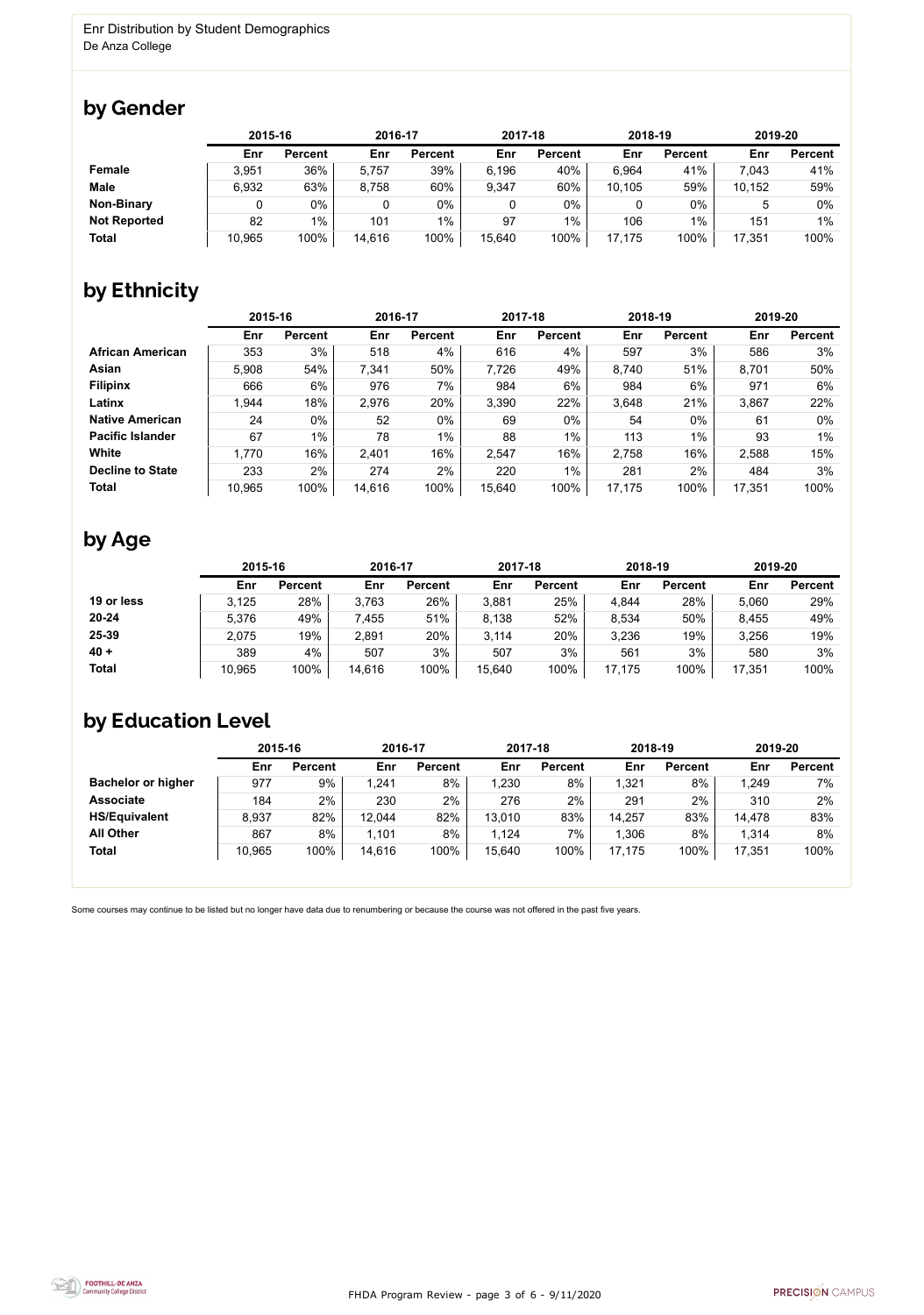FHDA Program Review - page 4 of 6 - 9/11/2020



#### Success Rates by Gender De Anza College

|                     | 2019-20        |                |                    |                |                 |                |               |                |  |  |  |  |  |
|---------------------|----------------|----------------|--------------------|----------------|-----------------|----------------|---------------|----------------|--|--|--|--|--|
|                     | <b>Success</b> |                | <b>Non Success</b> |                | <b>Withdrew</b> |                | <b>Total</b>  |                |  |  |  |  |  |
|                     | <b>Grades</b>  | <b>Percent</b> | <b>Grades</b>      | <b>Percent</b> | <b>Grades</b>   | <b>Percent</b> | <b>Grades</b> | <b>Percent</b> |  |  |  |  |  |
| Female              | 5,894          | 84%            | 558                | 8%             | 579             | 8%             | 7,031         | 100%           |  |  |  |  |  |
| <b>Male</b>         | 7,921          | 78%            | 1,109              | 11%            | 1,102           | 11%            | 10,132        | 100%           |  |  |  |  |  |
| <b>Non-Binary</b>   | 5              | 100%           | $\mathbf{0}$       | 0%             |                 | $0\%$          | 5             | 100%           |  |  |  |  |  |
| <b>Not Reported</b> | 125            | 83%            | 14                 | 9%             | 12              | 8%             | 151           | 100%           |  |  |  |  |  |
| All                 | 13,945         | 81%            | ,681               | 10%            | ,693            | 10%            | 17,319        | 100%           |  |  |  |  |  |

|                     |               | 2018-19                              |               |                |               |                |               |                |  |  |  |  |  |
|---------------------|---------------|--------------------------------------|---------------|----------------|---------------|----------------|---------------|----------------|--|--|--|--|--|
|                     |               | <b>Non Success</b><br><b>Success</b> |               |                |               |                | <b>Total</b>  |                |  |  |  |  |  |
|                     | <b>Grades</b> | <b>Percent</b>                       | <b>Grades</b> | <b>Percent</b> | <b>Grades</b> | <b>Percent</b> | <b>Grades</b> | <b>Percent</b> |  |  |  |  |  |
| Female              | 5,806         | 83%                                  | 590           | 8%             | 568           | 8%             | 6,964         | 100%           |  |  |  |  |  |
| <b>Male</b>         | 7,788         | 77%                                  | 1,244         | 12%            | 1,073         | 11%            | 10,105        | 100%           |  |  |  |  |  |
| <b>Non-Binary</b>   |               | N/A                                  | 0             | N/A            | 0             | N/A            |               | 100%           |  |  |  |  |  |
| <b>Not Reported</b> | 85            | 80%                                  | 13            | 12%            | 8             | 8%             | 106           | 100%           |  |  |  |  |  |
| All                 | 13,679        | 80%                                  | 1,847         | 11%            | 1,649         | 10%            | 17,175        | 100%           |  |  |  |  |  |

|                     |               | 2017-18                              |               |                |               |                |               |                |  |  |  |  |  |
|---------------------|---------------|--------------------------------------|---------------|----------------|---------------|----------------|---------------|----------------|--|--|--|--|--|
|                     |               | <b>Non Success</b><br><b>Success</b> |               |                |               |                | <b>Total</b>  |                |  |  |  |  |  |
|                     | <b>Grades</b> | <b>Percent</b>                       | <b>Grades</b> | <b>Percent</b> | <b>Grades</b> | <b>Percent</b> | <b>Grades</b> | <b>Percent</b> |  |  |  |  |  |
| Female              | 5,205         | 84%                                  | 494           | 8%             | 497           | 8%             | 6,196         | 100%           |  |  |  |  |  |
| <b>Male</b>         | 7,162         | 77%                                  | 1,202         | 13%            | 983           | 11%            | 9,347         | 100%           |  |  |  |  |  |
| <b>Non-Binary</b>   | 0             | N/A                                  | 0             | N/A            | 0             | N/A            | 0             | 100%           |  |  |  |  |  |
| <b>Not Reported</b> | 77            | 79%                                  | 4             | 4%             | 16            | 16%            | 97            | 100%           |  |  |  |  |  |
| All                 | 12,444        | 80%                                  | 1,700         | 11%            | 1,496         | 10%            | 15,640        | 100%           |  |  |  |  |  |

|                     |                |                |                    | 2016-17        |                 |                |               |                |
|---------------------|----------------|----------------|--------------------|----------------|-----------------|----------------|---------------|----------------|
|                     | <b>Success</b> |                | <b>Non Success</b> |                | <b>Withdrew</b> |                | <b>Total</b>  |                |
|                     | <b>Grades</b>  | <b>Percent</b> | <b>Grades</b>      | <b>Percent</b> | <b>Grades</b>   | <b>Percent</b> | <b>Grades</b> | <b>Percent</b> |
| Female              | 4,791          | 83%            | 523                | 9%             | 443             | 8%             | 5,757         | 100%           |
| <b>Male</b>         | 6,642          | 76%            | 1,133              | 13%            | 983             | 11%            | 8,758         | 100%           |
| <b>Non-Binary</b>   | 0              | N/A            |                    | N/A            | 0               | N/A            | 0             | 100%           |
| <b>Not Reported</b> | 83             | 82%            |                    | 7%             | 11              | 11%            | 101           | 100%           |
| All                 | 11,516         | 79%            | 1,663              | 11%            | 1,437           | 10%            | 14,616        | 100%           |

|                     |               | 2015-16                                                 |               |                |               |                |               |                |  |  |
|---------------------|---------------|---------------------------------------------------------|---------------|----------------|---------------|----------------|---------------|----------------|--|--|
|                     |               | <b>Withdrew</b><br><b>Non Success</b><br><b>Success</b> |               |                |               |                | <b>Total</b>  |                |  |  |
|                     | <b>Grades</b> | <b>Percent</b>                                          | <b>Grades</b> | <b>Percent</b> | <b>Grades</b> | <b>Percent</b> | <b>Grades</b> | <b>Percent</b> |  |  |
| Female              | 3,211         | 81%                                                     | 380           | 10%            | 360           | 9%             | 3,951         | 100%           |  |  |
| <b>Male</b>         | 5.083         | 73%                                                     | 1,006         | 15%            | 843           | 12%            | 6,932         | 100%           |  |  |
| <b>Non-Binary</b>   | 0             | N/A                                                     | 0             | N/A            |               | N/A            | 0             | 100%           |  |  |
| <b>Not Reported</b> | 60            | 73%                                                     | 14            | 17%            | 8             | 10%            | 82            | 100%           |  |  |
| All                 | 8,354         | 76%                                                     | 1,400         | 13%            | 1,211         | 11%            | 10,965        | 100%           |  |  |

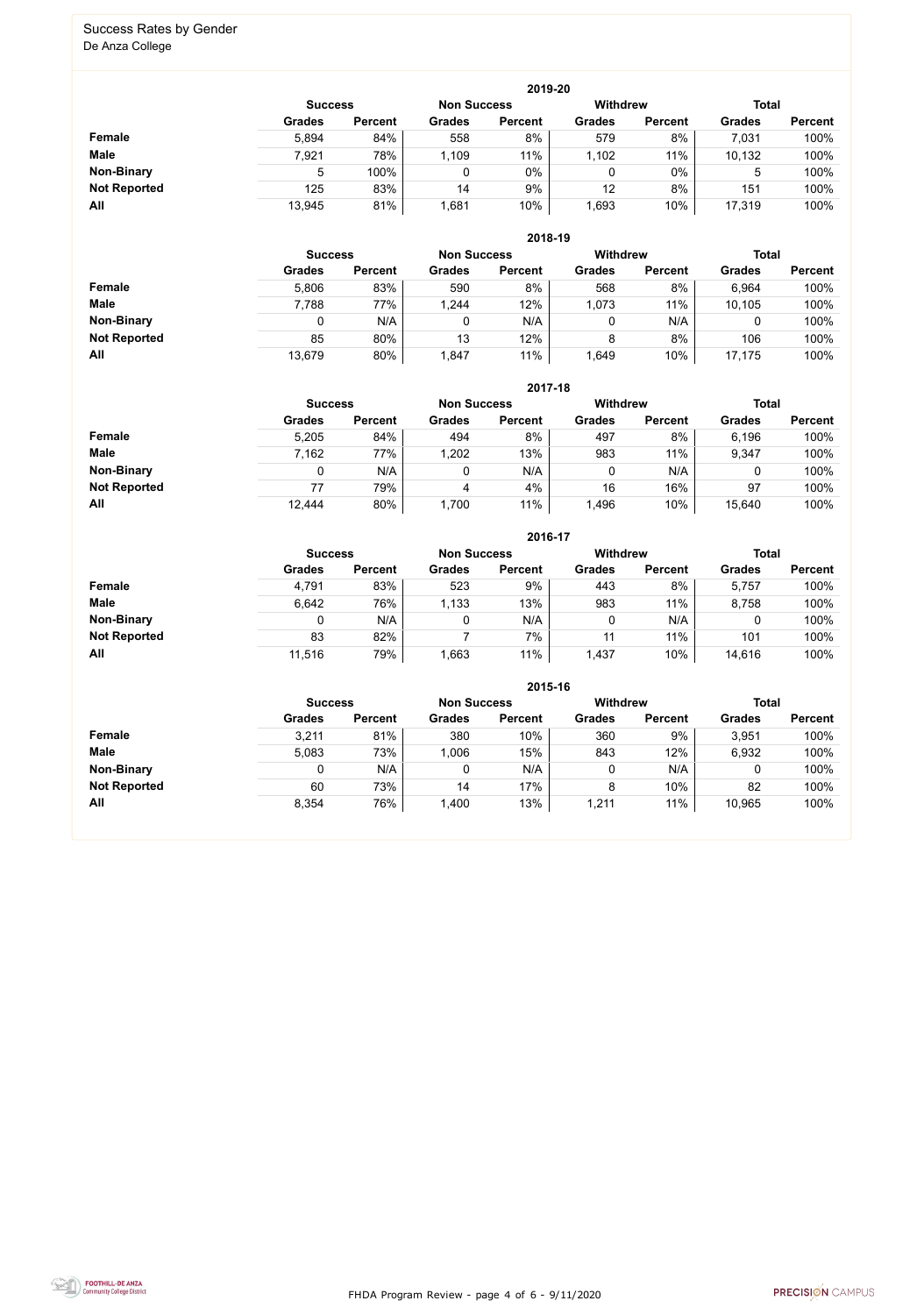FHDA Program Review - page 5 of 6 - 9/11/2020



# Success Rates by Age

De Anza College

|            |                |                    |               | 2019-20         |               |                |               |                |
|------------|----------------|--------------------|---------------|-----------------|---------------|----------------|---------------|----------------|
|            | <b>Success</b> | <b>Non Success</b> |               | <b>Withdrew</b> |               | <b>Total</b>   |               |                |
|            | <b>Grades</b>  | <b>Percent</b>     | <b>Grades</b> | <b>Percent</b>  | <b>Grades</b> | <b>Percent</b> | <b>Grades</b> | <b>Percent</b> |
| 19 or less | 4,253          | 84%                | 419           | 8%              | 380           | 8%             | 5,052         | 100%           |
| $20 - 24$  | 6,703          | 79%                | 905           | 11%             | 831           | 10%            | 8,439         | 100%           |
| 25-39      | 2,503          | 77%                | 332           | 10%             | 413           | 13%            | 3,248         | 100%           |
| $40 +$     | 486            | 84%                | 25            | 4%              | 69            | 12%            | 580           | 100%           |
| All        | 13,945         | 81%                | ,681          | 10%             | 1,693         | 10%            | 17,319        | 100%           |

|            |                |                    |               | 2018-19         |               |                |               |                |
|------------|----------------|--------------------|---------------|-----------------|---------------|----------------|---------------|----------------|
|            | <b>Success</b> | <b>Non Success</b> |               | <b>Withdrew</b> |               | <b>Total</b>   |               |                |
|            | <b>Grades</b>  | <b>Percent</b>     | <b>Grades</b> | <b>Percent</b>  | <b>Grades</b> | <b>Percent</b> | <b>Grades</b> | <b>Percent</b> |
| 19 or less | 4,051          | 84%                | 455           | 9%              | 338           | 7%             | 4,844         | 100%           |
| $20 - 24$  | 6,664          | 78%                | 1,000         | 12%             | 870           | 10%            | 8,534         | 100%           |
| 25-39      | 2,507          | 77%                | 343           | 11%             | 386           | 12%            | 3,236         | 100%           |
| $40 +$     | 457            | 81%                | 49            | 9%              | 55            | 10%            | 561           | 100%           |
| All        | 13,679         | 80%                | 1,847         | 11%             | 1,649         | 10%            | 17,175        | 100%           |

|            | 2017-18                                                 |                |               |                |               |                |               |                |  |  |
|------------|---------------------------------------------------------|----------------|---------------|----------------|---------------|----------------|---------------|----------------|--|--|
|            | <b>Withdrew</b><br><b>Non Success</b><br><b>Success</b> |                |               |                |               |                |               | <b>Total</b>   |  |  |
|            | <b>Grades</b>                                           | <b>Percent</b> | <b>Grades</b> | <b>Percent</b> | <b>Grades</b> | <b>Percent</b> | <b>Grades</b> | <b>Percent</b> |  |  |
| 19 or less | 3,219                                                   | 83%            | 392           | 10%            | 270           | 7%             | 3,881         | 100%           |  |  |
| $20 - 24$  | 6,394                                                   | 79%            | 932           | 11%            | 812           | 10%            | 8,138         | 100%           |  |  |
| 25-39      | 2,417                                                   | 78%            | 334           | 11%            | 363           | 12%            | 3,114         | 100%           |  |  |
| $40 +$     | 414                                                     | 82%            | 42            | 8%             | 51            | 10%            | 507           | 100%           |  |  |
| All        | 12,444                                                  | 80%            | 1,700         | 11%            | 1,496         | 10%            | 15,640        | 100%           |  |  |

|            |                |                    |               | 2016-17         |               |                |               |                |
|------------|----------------|--------------------|---------------|-----------------|---------------|----------------|---------------|----------------|
|            | <b>Success</b> | <b>Non Success</b> |               | <b>Withdrew</b> |               | <b>Total</b>   |               |                |
|            | <b>Grades</b>  | <b>Percent</b>     | <b>Grades</b> | <b>Percent</b>  | <b>Grades</b> | <b>Percent</b> | <b>Grades</b> | <b>Percent</b> |
| 19 or less | 3,114          | 83%                | 369           | 10%             | 280           | 7%             | 3,763         | 100%           |
| $20 - 24$  | 5,791          | 78%                | 912           | 12%             | 752           | 10%            | 7,455         | 100%           |
| 25-39      | 2,201          | 76%                | 347           | 12%             | 343           | 12%            | 2,891         | 100%           |
| $40 +$     | 410            | 81%                | 35            | 7%              | 62            | 12%            | 507           | 100%           |
| All        | 11,516         | 79%                | ,663          | 11%             | 1,437         | 10%            | 14,616        | 100%           |

|            | 2015-16                                                 |                |               |                |               |                |               |                |  |  |
|------------|---------------------------------------------------------|----------------|---------------|----------------|---------------|----------------|---------------|----------------|--|--|
|            | <b>Withdrew</b><br><b>Non Success</b><br><b>Success</b> |                |               |                |               |                | <b>Total</b>  |                |  |  |
|            | <b>Grades</b>                                           | <b>Percent</b> | <b>Grades</b> | <b>Percent</b> | <b>Grades</b> | <b>Percent</b> | <b>Grades</b> | <b>Percent</b> |  |  |
| 19 or less | 2,603                                                   | 83%            | 313           | 10%            | 209           | 7%             | 3,125         | 100%           |  |  |
| $20 - 24$  | 3,953                                                   | 74%            | 773           | 14%            | 650           | 12%            | 5,376         | 100%           |  |  |
| $25 - 39$  | 1,500                                                   | 72%            | 279           | 13%            | 296           | 14%            | 2,075         | 100%           |  |  |
| $40 +$     | 298                                                     | 77%            | 35            | 9%             | 56            | 14%            | 389           | 100%           |  |  |
| All        | 8,354                                                   | 76%            | 1,400         | 13%            | 1,211         | 11%            | 10,965        | 100%           |  |  |